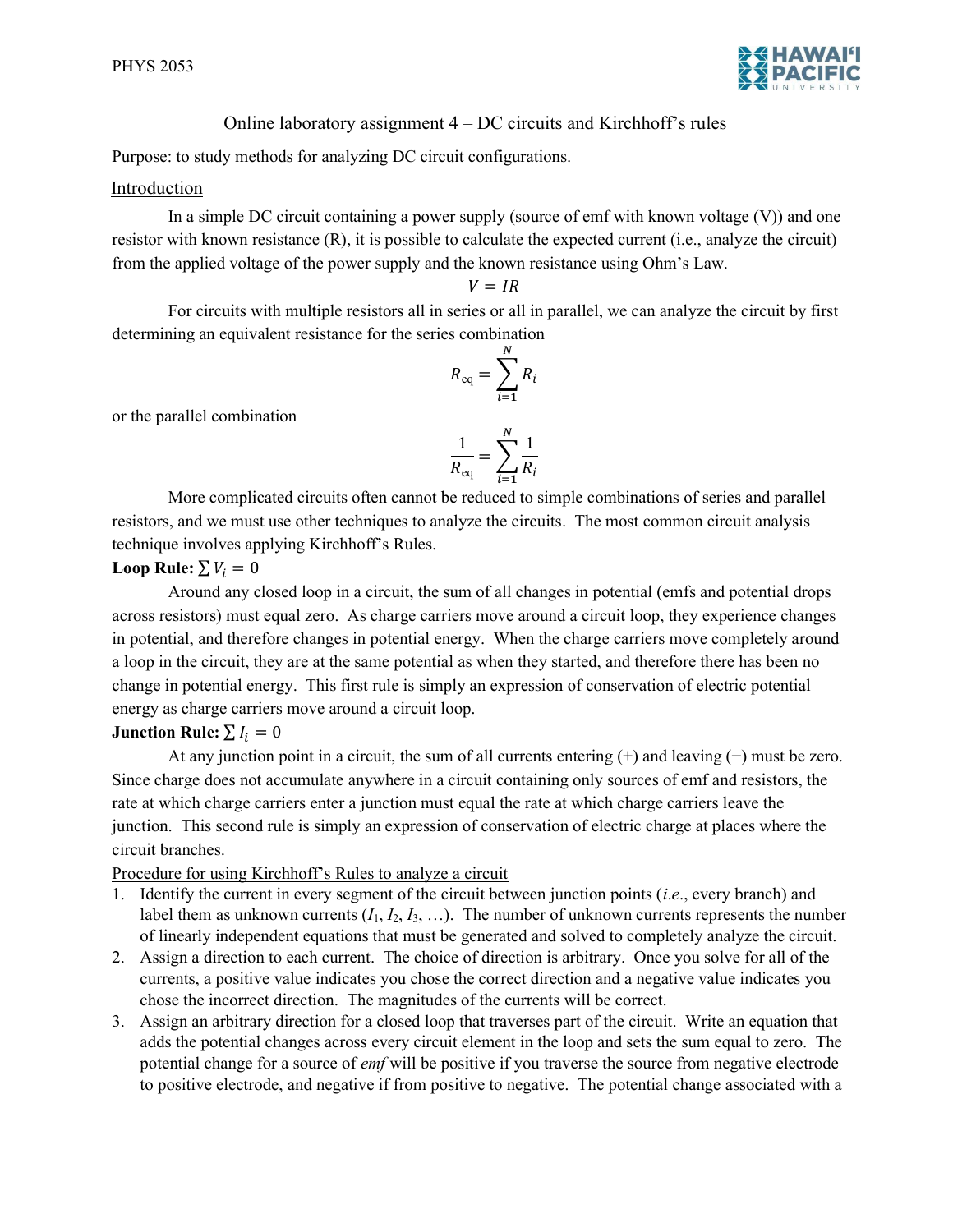

linear resistor is described by Ohm's Law  $(V = IR)$ . Assign a negative value to the potential if you traverse the resistor in the direction of the current and positive if opposite.

- 4. Write comparable loop equations for the other possible closed loops in the circuit. Every circuit element must appear in at least one equation, and every equation must have at least one new element.
- 5. Write junction equations that express the fact that the net current flowing into a junction point must equal the net current leaving a junction point. Currents flowing into a junction point should be labeled positive and currents flowing out should be labeled negative. For a circuit with " $n$ " junction points there are " $n-1$ " linearly independent equations that can be written. Writing an equation for the last junction point yields no new mathematical information.
- 6. Combine the loop equations with the junction equations. You should have "n" equations for "n" unknown currents. Solve the equations to obtain numerical values for all of the unknown currents.
- 7. For negative currents, change the direction of the arrow in your drawing and the sign of the current.
- 8. Based on the currents, calculate the potential drop across each resistor in the circuit.

## Laboratory assignment

Part 1: Batteries

- 1. Run the "Circuit construction kit: DC" PhET simulation.
- 2. Select the "Intro" icon.



3. Check all of the boxes as shown below.



4. Drag a battery into the main area and then use the voltmeter to measure the voltage across the battery. Place the value in Table I.



5. Add two batteries in series, then three, and finally four batteries in series while measuring the end terminal voltage of the series for each case. Place the values in Table I.



6. Now attach a wire at both ends of two battery as shown below so that they are in parallel. Place the values in Table I.



7. Connect three batteries in series and then four batteries in series while measuring the voltage across the series for each case. Place the values in Table I.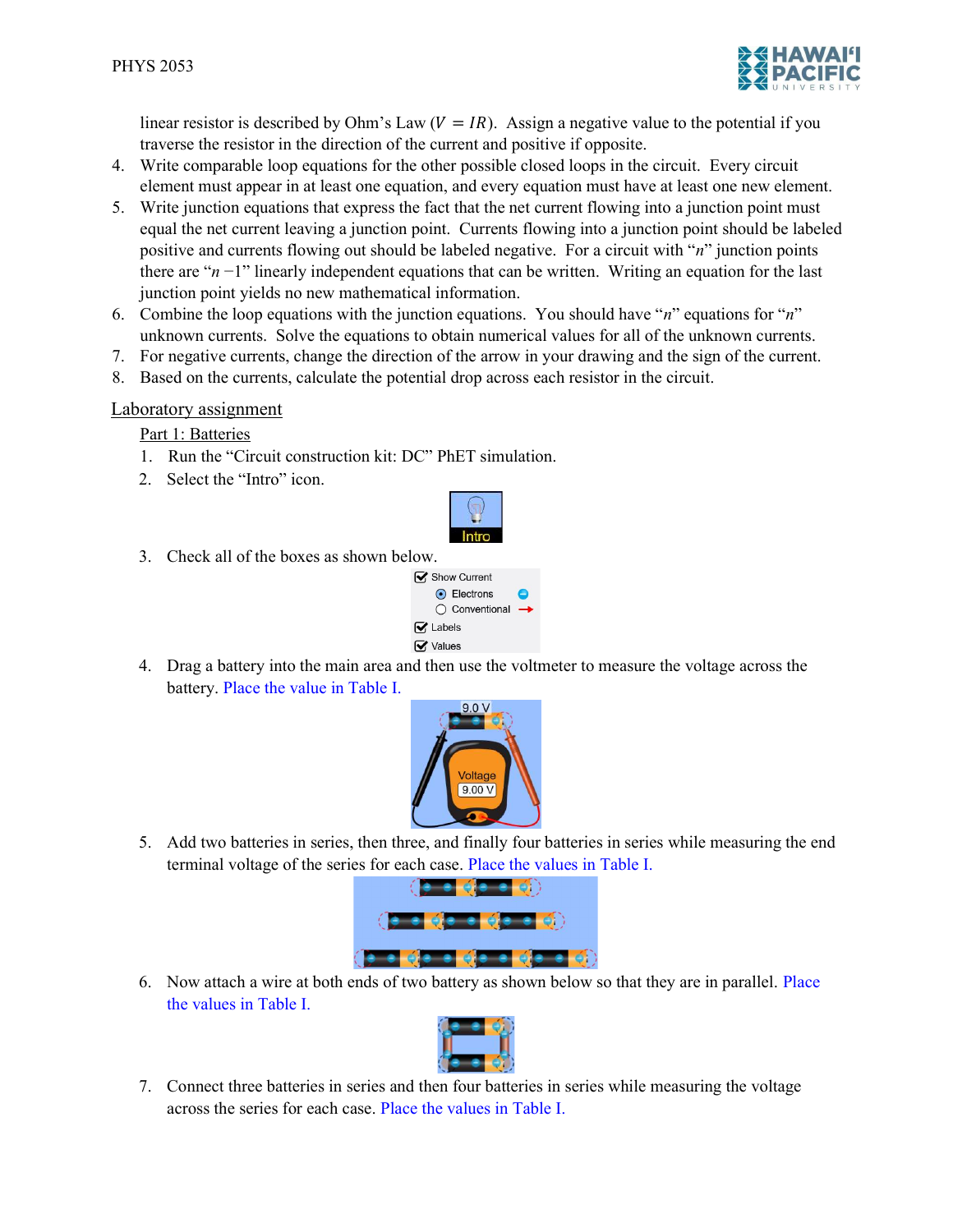

| Table I: Batteries in series and parallel configurations. |  |  |  |  |
|-----------------------------------------------------------|--|--|--|--|
|-----------------------------------------------------------|--|--|--|--|

| # of batteries                        |  |  |  |  |
|---------------------------------------|--|--|--|--|
| Batteries in a series configuration   |  |  |  |  |
| Terminal voltage (V)                  |  |  |  |  |
| Batteries in a parallel configuration |  |  |  |  |
| Terminal voltage (V)                  |  |  |  |  |

 $\mathcal{L}_\text{max} = \mathcal{L}_\text{max} = \mathcal{L}_\text{max} = \mathcal{L}_\text{max} = \mathcal{L}_\text{max} = \mathcal{L}_\text{max} = \mathcal{L}_\text{max} = \mathcal{L}_\text{max} = \mathcal{L}_\text{max} = \mathcal{L}_\text{max} = \mathcal{L}_\text{max} = \mathcal{L}_\text{max} = \mathcal{L}_\text{max} = \mathcal{L}_\text{max} = \mathcal{L}_\text{max} = \mathcal{L}_\text{max} = \mathcal{L}_\text{max} = \mathcal{L}_\text{max} = \mathcal{$ 

 $\mathcal{L}_\mathcal{L} = \mathcal{L}_\mathcal{L} = \mathcal{L}_\mathcal{L} = \mathcal{L}_\mathcal{L} = \mathcal{L}_\mathcal{L} = \mathcal{L}_\mathcal{L} = \mathcal{L}_\mathcal{L} = \mathcal{L}_\mathcal{L} = \mathcal{L}_\mathcal{L} = \mathcal{L}_\mathcal{L} = \mathcal{L}_\mathcal{L} = \mathcal{L}_\mathcal{L} = \mathcal{L}_\mathcal{L} = \mathcal{L}_\mathcal{L} = \mathcal{L}_\mathcal{L} = \mathcal{L}_\mathcal{L} = \mathcal{L}_\mathcal{L}$ 

 $\mathcal{L}_\mathcal{L} = \mathcal{L}_\mathcal{L} = \mathcal{L}_\mathcal{L} = \mathcal{L}_\mathcal{L} = \mathcal{L}_\mathcal{L} = \mathcal{L}_\mathcal{L} = \mathcal{L}_\mathcal{L} = \mathcal{L}_\mathcal{L} = \mathcal{L}_\mathcal{L} = \mathcal{L}_\mathcal{L} = \mathcal{L}_\mathcal{L} = \mathcal{L}_\mathcal{L} = \mathcal{L}_\mathcal{L} = \mathcal{L}_\mathcal{L} = \mathcal{L}_\mathcal{L} = \mathcal{L}_\mathcal{L} = \mathcal{L}_\mathcal{L}$ 

 $\mathcal{L}_\text{max} = \mathcal{L}_\text{max} = \mathcal{L}_\text{max} = \mathcal{L}_\text{max} = \mathcal{L}_\text{max} = \mathcal{L}_\text{max} = \mathcal{L}_\text{max} = \mathcal{L}_\text{max} = \mathcal{L}_\text{max} = \mathcal{L}_\text{max} = \mathcal{L}_\text{max} = \mathcal{L}_\text{max} = \mathcal{L}_\text{max} = \mathcal{L}_\text{max} = \mathcal{L}_\text{max} = \mathcal{L}_\text{max} = \mathcal{L}_\text{max} = \mathcal{L}_\text{max} = \mathcal{$ 

 $\mathcal{L}_\text{max} = \mathcal{L}_\text{max} = \mathcal{L}_\text{max} = \mathcal{L}_\text{max} = \mathcal{L}_\text{max} = \mathcal{L}_\text{max} = \mathcal{L}_\text{max} = \mathcal{L}_\text{max} = \mathcal{L}_\text{max} = \mathcal{L}_\text{max} = \mathcal{L}_\text{max} = \mathcal{L}_\text{max} = \mathcal{L}_\text{max} = \mathcal{L}_\text{max} = \mathcal{L}_\text{max} = \mathcal{L}_\text{max} = \mathcal{L}_\text{max} = \mathcal{L}_\text{max} = \mathcal{$ 

 $\mathcal{L}_\mathcal{L} = \mathcal{L}_\mathcal{L} = \mathcal{L}_\mathcal{L} = \mathcal{L}_\mathcal{L} = \mathcal{L}_\mathcal{L} = \mathcal{L}_\mathcal{L} = \mathcal{L}_\mathcal{L} = \mathcal{L}_\mathcal{L} = \mathcal{L}_\mathcal{L} = \mathcal{L}_\mathcal{L} = \mathcal{L}_\mathcal{L} = \mathcal{L}_\mathcal{L} = \mathcal{L}_\mathcal{L} = \mathcal{L}_\mathcal{L} = \mathcal{L}_\mathcal{L} = \mathcal{L}_\mathcal{L} = \mathcal{L}_\mathcal{L}$ 

8. Explain what advantages there might be to add batteries in series?

9. Explain what advantages there might be to add batteries in parallel?

### Part 2: Resistors

10. Place a single 10.0  $\Omega$  resistor and 9.0 V battery in a circuit. Measure the value of the current near the battery terminal as shown below and place the value of the current in Table II.



- 11. Calculate the value of the resistance from the voltage across the resistor and the measured current and place it in Table II for both of the 1 resistor slots in the series and parallel regions of the table.
- 12. Set up two, three, and four 10.0  $\Omega$  resistors in series and measure the current near the battery terminal after each additional resistor is added. Place the value for the current in Table II.

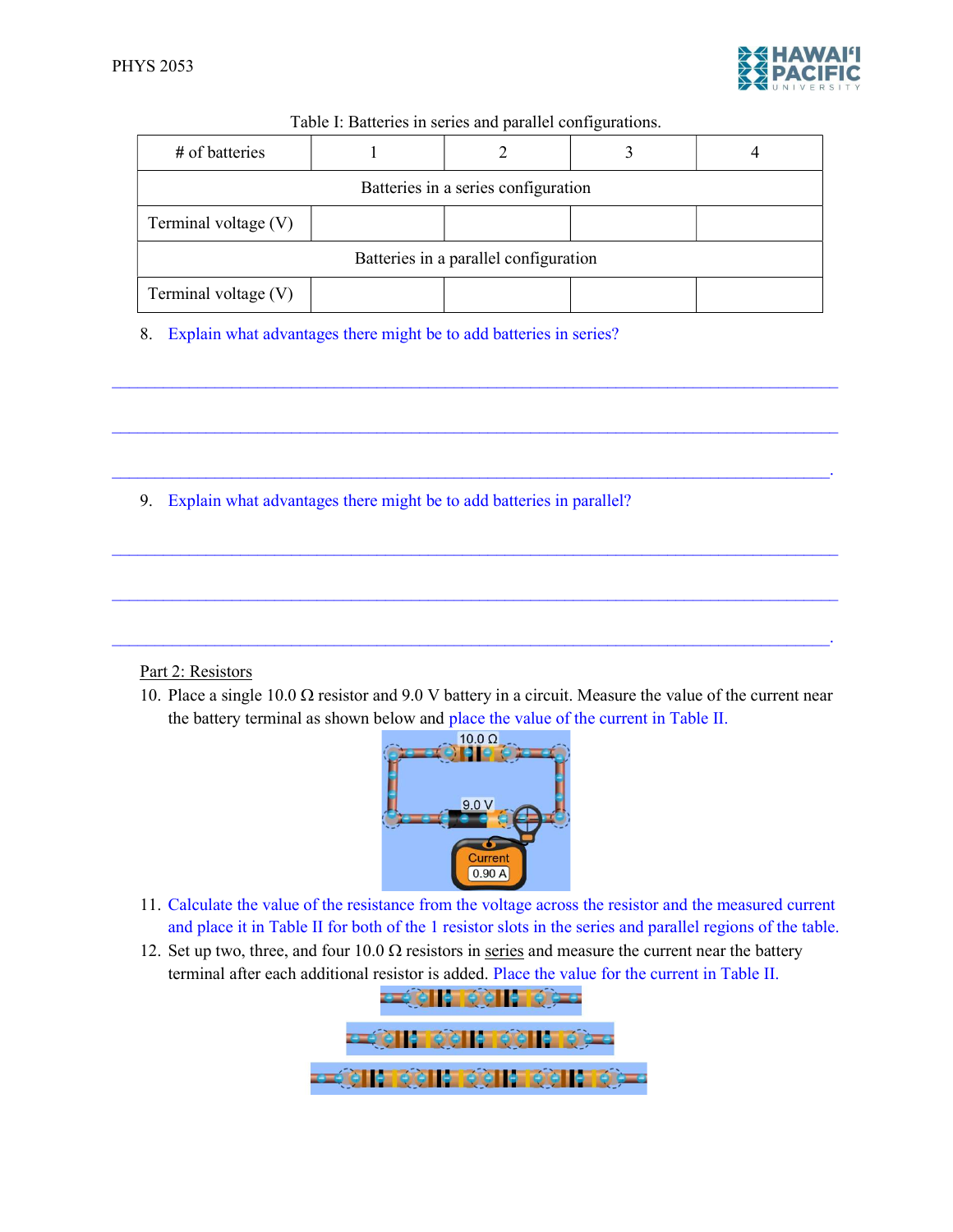

- 13. Calculate the equivalent resistance for the series cases using the voltage and current and place the values in Table II.
- 14. Set up two resistors in parallel as shown below and measure the current at the battery terminal. Place the current in Table II.



- 15. Set up three parallel resistors and then four parallel resistors and measure the current at the battery terminal for each case. Place the measured currents in Table II.
- 16. Calculate the equivalent resistance for the parallel cases using the voltage and measured current and place the values in Table II.

| $#$ of resistors             |  | 2 | 3 |  |
|------------------------------|--|---|---|--|
| Resistors in Series          |  |   |   |  |
| Current $(A)$                |  |   |   |  |
| Equiv. resistance $(\Omega)$ |  |   |   |  |
| Resistors in Parallel        |  |   |   |  |
| Current $(A)$                |  |   |   |  |
| Equiv. resistance $(\Omega)$ |  |   |   |  |

#### Table II: Series and parallel 10  $\Omega$  resistors connected to a 9.00 V battery

17. If you want to increase the resistance of a circuit should you add your resistors in series or in parallel? Explain.

 $\mathcal{L}_\mathcal{L} = \mathcal{L}_\mathcal{L} = \mathcal{L}_\mathcal{L} = \mathcal{L}_\mathcal{L} = \mathcal{L}_\mathcal{L} = \mathcal{L}_\mathcal{L} = \mathcal{L}_\mathcal{L} = \mathcal{L}_\mathcal{L} = \mathcal{L}_\mathcal{L} = \mathcal{L}_\mathcal{L} = \mathcal{L}_\mathcal{L} = \mathcal{L}_\mathcal{L} = \mathcal{L}_\mathcal{L} = \mathcal{L}_\mathcal{L} = \mathcal{L}_\mathcal{L} = \mathcal{L}_\mathcal{L} = \mathcal{L}_\mathcal{L}$ 

#### Part 3: Kirchhoff's rules

18. Analyze the circuit below using Kirchhoff's rules and fill in Table III with the current through each resistor and voltage across each resistor. You may use matrix solving methods after setting up the equations.